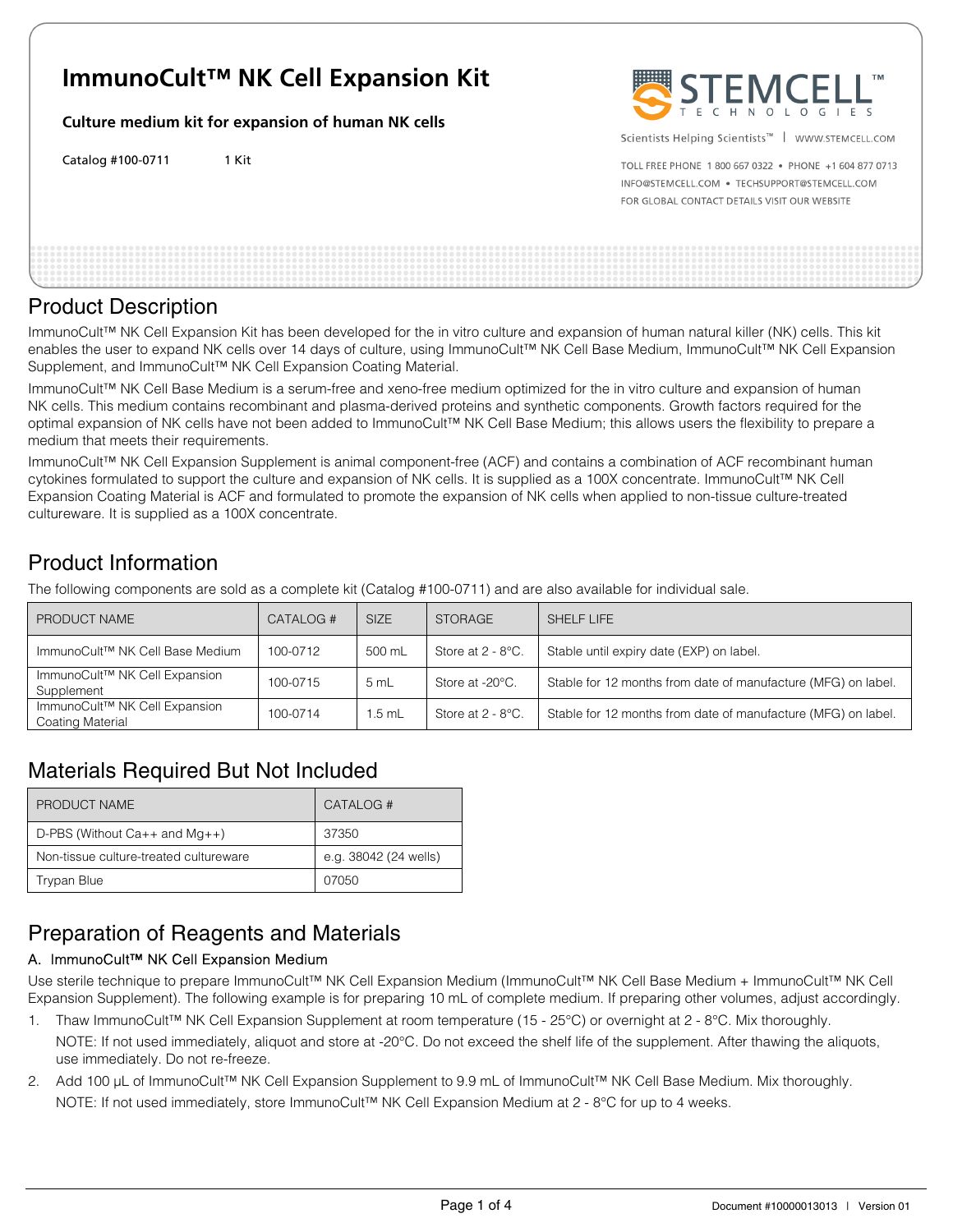#### **ImmunoCult™ NK Cell Expansion Kit**



#### B. ImmunoCult™ NK Cell Expansion Coating Material (1X)

Use sterile technique to prepare ImmunoCult™ NK Cell Expansion Coating Material (1X) (ImmunoCult™ NK Cell Expansion Coating Material + D-PBS [Without Ca++ and Mg++]). The following example is for preparing 10 mL of coating material. If preparing other volumes, adjust accordingly.

Add 100 μL of ImmunoCult™ NK Cell Expansion Coating Material to 9.9 mL of D-PBS (Without Ca++ and Mg++). Mix thoroughly. Use immediately.

## Protocol Diagram



### Directions for Use

Please read the entire protocol before proceeding. For optimal performance, follow the recommended schedule of feeding and passaging; however, the schedule may be adjusted at each step by +/- one day, as long as the cell density does not become overconfluent and the medium does not change color.

The following protocol is for expansion of NK cells from peripheral blood mononuclear cells (PBMCs), or NK cells isolated from either fresh whole blood or leukapheresis samples. Frozen NK cells may also be used, although expansion will be lower and more variable. The following instructions are for a 24-well plate; if using alternative cultureware, refer to Table 1 for recommended volumes and cell numbers.

#### **Table 1. Recommended Volumes of Coating Material, Medium, and Seeding Densities for Various Cultureware (Initial Culture)**

| NON-TISSUE CULTURE-<br><b>TREATED CULTUREWARE</b> | <b>VOLUME OF</b><br><b>COATING</b><br>MATERIAL (1X) | VOLUME OF IMMUNOCULT™<br>NK CELL EXPANSION<br><b>MEDIUM</b> | NUMBER OF CELLS/WELL<br>(PBMCs or isolated<br>NK cells) | CONCENTRATION OF CELLS<br>(PBMCs or isolated NK cells)<br>(cells/mL) |
|---------------------------------------------------|-----------------------------------------------------|-------------------------------------------------------------|---------------------------------------------------------|----------------------------------------------------------------------|
| 96-well plate<br>(e.g. Catalog #38044)            | 100 µL/well                                         | 100 µL/well                                                 | $1 \times 10^{6}$                                       | $1 \times 10^{6}$                                                    |
| 24-well plate<br>(e.g. Catalog #38042)            | 500 µL/well                                         | 500 µL/well                                                 | $5 \times 10^{6}$                                       | $1 \times 10^{6}$                                                    |
| 12-well plate<br>(e.g. Catalog #38041)            | 1 mL/well                                           | 1 mL/well                                                   | $1 \times 10^{6}$                                       | $1 \times 10^{6}$                                                    |
| 6-well plate<br>(e.g. Catalog #38040)             | 2.5 mL/well                                         | 2.5 mL/well                                                 | $2.5 \times 10^{6}$                                     | $1 \times 10^{6}$                                                    |

#### Day 0

- 1. Add 500 μL of ImmunoCult™ NK Cell Expansion Coating Material (1X) per well of a non-tissue culture-treated 24-well plate.
- 2. Incubate at room temperature (15 25°C) for 2 hours. NOTE: See Notes and Tips for an overnight coating method.
- 3. Aspirate coating material from the 24-well plate. Rinse the well with D-PBS. Aspirate D-PBS just prior to use.
- 4. Prepare ImmunoCult™ NK Cell Expansion Medium (Preparation section A).
- 5. If using PBMCs, proceed to step 6. If using NK cells, prepare purified NK cells as follows:
	- If using fresh cells, isolate NK cells from fresh (< 24 hours old) human whole blood or from leukapheresis samples using an EasySep™ negative selection kit (e.g. EasySep™ Human NK Cell Isolation Kit [Catalog #17955]). For other EasySep™ kits that may be used, see Notes and Tips. Proceed to step 6.
	- If using frozen NK cells, thaw cells then proceed to step 6.
- 6. Perform a viable cell count using Trypan Blue and a hemocytometer.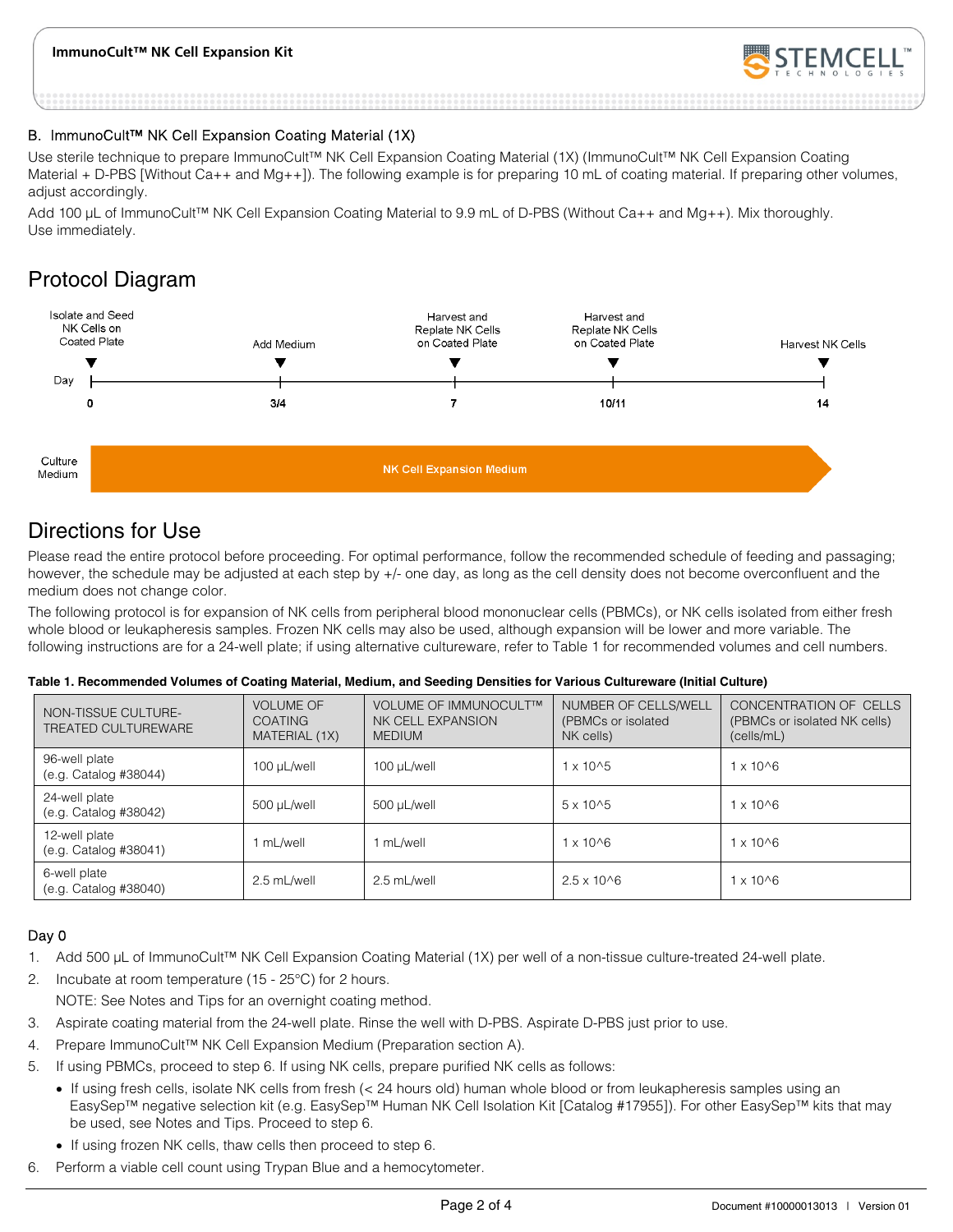

- 7. Add 5 x 10^5 NK cells or PBMCs to 500 μL of ImmunoCult™ NK Cell Expansion Medium (1 x 10^6 cells/mL).
- 8. Add 500 μL of cell suspension (prepared in step 7) to one coated well of the 24-well plate prepared in step 3. Incubate at 37°C and  $5\%$  CO<sub>2</sub> for 3 or 4 days.

#### Day 3 or 4

9. Carefully add 500 µL of ImmunoCult™ NK Cell Expansion Medium per well of the 24-well plate. Incubate at 37°C and 5% CO<sub>2</sub> for 3 or 4 days.

#### Day 7: Harvest and reseed

- 10. Prepare a new 24-well plate as described in steps 1 3.
- 11. Gently pipette up and down in the well to ensure all cells are in suspension, then transfer cell suspension to an appropriate tube. Rinse the wells with 1 mL D-PBS and transfer to tube.
- 12. Centrifuge tube at 300 x g for 10 minutes. Aspirate the supernatant and resuspend the cell pellet in ImmunoCult™ NK Cell Expansion Medium.
- 13. Perform a viable cell count using Trypan Blue and a hemocytometer.
- 14. Add 2 x 10^5 cells to 1 mL of ImmunoCult™ NK Cell Expansion Medium (2 x 10^5 cells/mL). These instructions are for a 24-well plate; if using alternative cultureware, refer to Table 2.

#### **Table 2. Recommended Volumes of Coating Material, Medium, and Seeding Densities for Various Cultureware (Reseeding)**

| NON-TISSUE CULTURE-<br>TREATED CULTUREWARE | <b>VOLUME OF</b><br><b>COATING</b><br>MATERIAL (1X) | VOLUME OF IMMUNOCULT™<br>NK CELL EXPANSION<br><b>MEDIUM</b> | NUMBER OF CELLS/WELL<br>(PBMCs or isolated<br>NK cells) | CONCENTRATION OF CELLS<br>(PBMCs or isolated NK cells)<br>(cells/mL) |
|--------------------------------------------|-----------------------------------------------------|-------------------------------------------------------------|---------------------------------------------------------|----------------------------------------------------------------------|
| 96-well plate<br>(e.g. Catalog #38044)     | 100 µL/well                                         | 200 µL/well                                                 | $4 \times 10^{4}$                                       | $2 \times 10^{6}$                                                    |
| 24-well plate<br>(e.g. Catalog #38042)     | 500 µL/well                                         | mL/well                                                     | $2 \times 10^{6}$                                       | $2 \times 10^{6}$                                                    |
| 12-well plate<br>(e.g. Catalog #38041)     | mL/well                                             | 2 mL/well                                                   | $4 \times 10^{6}$                                       | $2 \times 10^{6}$                                                    |
| 6-well plate<br>(e.g. Catalog #38040)      | 2.5 mL/well                                         | 5 mL/well                                                   | $1 \times 10^{6}$                                       | $2 \times 10^{6}$                                                    |

15. Add 1 mL of cell suspension (prepared in step 14) to one coated well of the 24-well plate prepared in step 10.

16. Incubate at 37°C and 5% CO<sub>2</sub> for 3 or 4 days.

#### Day 10 or 11: Harvest and reseed

17. Prepare a new 24-well plate as described in steps 1 - 3, then harvest and reseed cells as described in steps 11 - 15. Incubate at 37°C and  $5\%$  CO<sub>2</sub> for 3 or 4 days.

#### Day 14

18. Gently pipette cells up and down to ensure all cells are in suspension. Transfer cells to an appropriate tube. These expanded cells are ready for assays or analysis as required. For some donors, cell cultures can be extended beyond 14 days for greater expansion of NK cells.

#### Optional Extended 21-Day Culture

19. Prepare a new 24-well plate as described in steps 1 - 3, then reseed cells as described in steps 11 - 15. Incubate at 37°C and 5% CO2 for 3 or 4 days.

#### Day 17 or 18: Harvest and reseed

20. Prepare a new 24-well plate as described in steps 1 - 3, then harvest and reseed cells as described in steps 11 - 15. Incubate at 37°C and  $5\%$  CO<sub>2</sub> for 3 or 4 days.

#### Day 21

21. Gently pipette cells up and down to ensure all cells are in suspension. Transfer cells to an appropriate tube. These expanded cells are ready for assays or analysis as required.